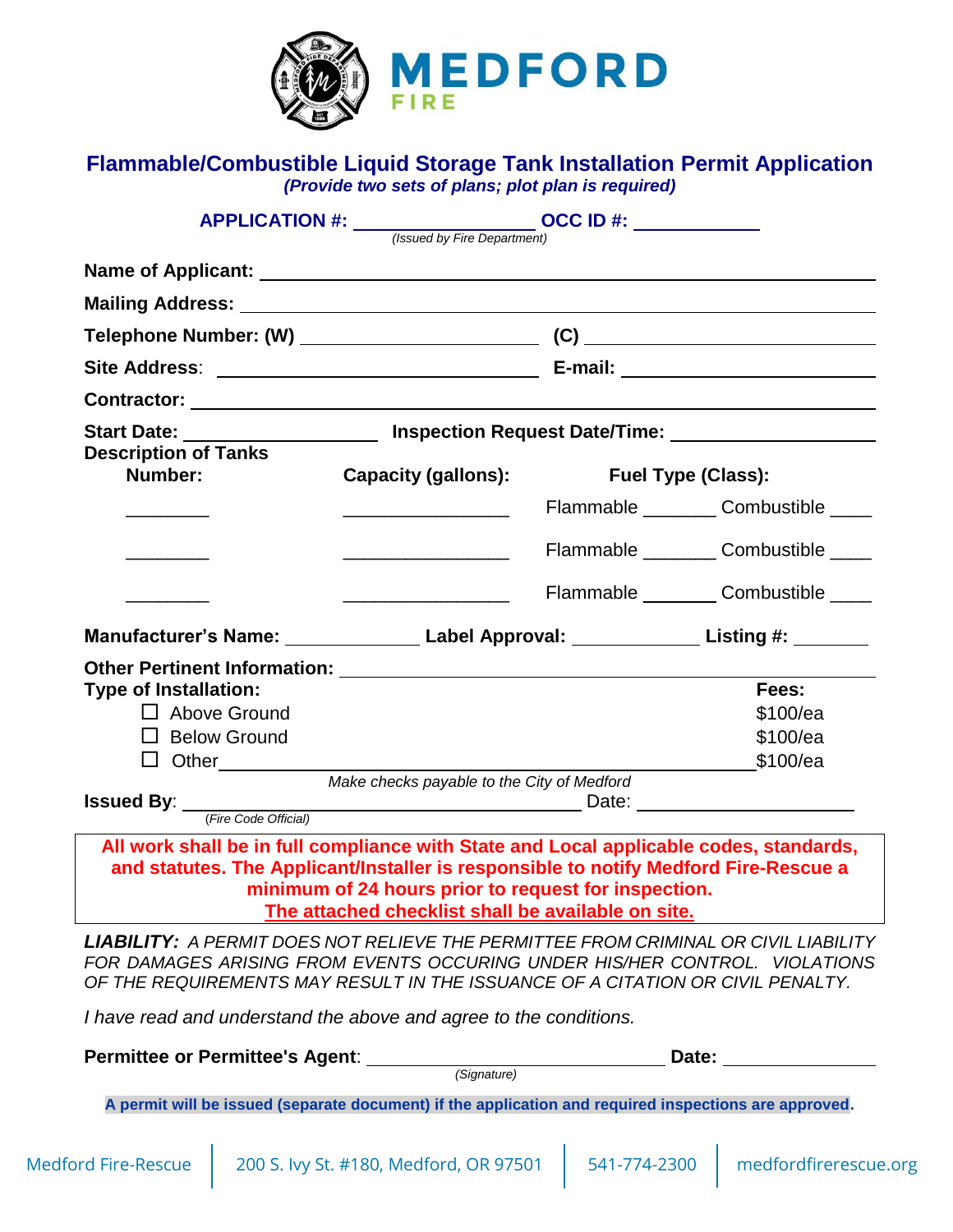### PERMIT APPLICATION CHECKLIST

This permit application checklist describes the information needed to perform a complete plan review without delaying the project or creating a large correction letter. Your application will be reviewed for conformity with fire protection statutes and applicable regulations of Medford Fire-Rescue, the 2014 Oregon Fire Code (OFC) including Chapters 23 and 57, and NFPA 30.

At least 24 hours' notice is required to obtain a permit inspection. Before beginning the procedure, call the Medford Fire-Rescue Fire and Life Safety Division at (541) 774-2300 to schedule a fire department inspection. The permit, checklist, and site sketch must be on the job site.

Construction documents shall be provided in accordance with Section 5701.6. Construction documentation shall include plans, projects specifications and product-specific information such as cut sheets. Plans shall include a plot plan showing dimensions and a scale. Plans and details shall be sufficient to show locations and diagrams of items below.

All Underground Fuel Storage Tanks shall comply with applicable Oregon Department of Environmental Quality (DEQ) regulations. Proof of compliance must be made available to the Fire Code Official upon request.

Dispensing devices are 10' from the property line or the exterior of the building if it is combustible construction, 20' from fixed sources of ignition, and the nozzles are 5' from any building opening, (2303.1).

Emergency shutdown devices are provided 20' to 100' from dispensers and required signs are provided, (2303.2).

Required warning signs and labels per 2304.3.4 and 2304.3.5 shall be conspicuously posted within sight of each dispenser in the fuel dispensing area, as well as the following signs (2305.6):

- No smoking
	- Shut off motor

Discharge your static electricity before fueling by touching a metal surface away from the nozzle If a fire starts, do not remove nozzle, use emergency shut off

No filling of portable containers in or on a motor vehicle. Place container on ground before filling It is unlawful and dangerous to dispense gasoline into unimproved containers.

Visible hazard identification signs as specified in NFPA 704 for the specific material contained shall be placed on stationary containers and above ground tanks.

Warning signs are required on the tank shall be on a durable material. Signs warning of the hazardous flammable liquids shall have white lettering on a red background and shall read: DANGER-FLAMMABLE LIQUIDS. Lettering shall not be less than 3 inches in height and 1/2 inch in stroke (5703.5).

At locations where unsupervised dispensing will occur, approved conspicuously posted instructions for the safe operation of the dispensing equipment, and posted telephone numbers for the owner or operator are required. (2304.3.4)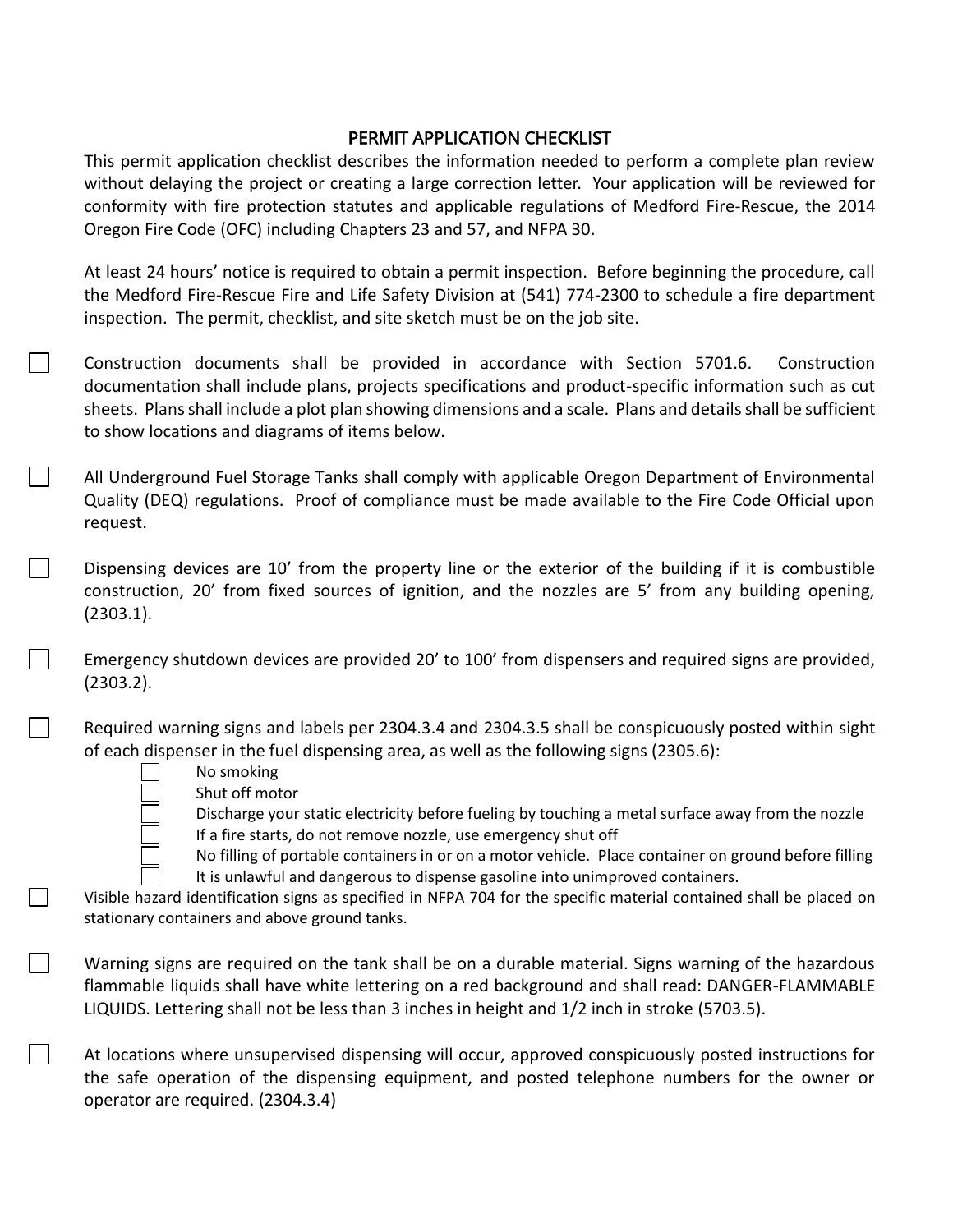In accordance with section (2304.3.5), at locations where unsupervised dispensing will occur, and approved emergency procedure sign, in addition to other required signs, shall be posted in a conspicuous location reading:

## **IN CASE OF FIRE, SPILL, OR RELEASE 1. USE EMERGENCY PUMP SHUTOFF 2. REPORT THE ACCIDENT! FIRE DEPARTMENT TELEPHONE: 911 FACILITY ADDRESS:**

A portable fire extinguisher with a minimum rating of 2A:20-B:C shall be provided and located such that it is not more than 75 feet from any pump, dispenser or fill-pipe opening, (2305.5).

Above-ground tanks shall be listed, labeled, or approved for the type of liquid stored. Tanks for  $\mathbf{1}$ Class I, II, or IIIA liquids shall be listed and labeled as protected above-ground tanks per UL 2085 or per Chapter 57 if approved. Tanks for Class IIIB liquids shall be UL 142 or protected above-ground tanks per UL 2085 (2306.2.3).

No protected Aboveground Fuel Tank shall exceed 12,000 gallons or 48,000 gallons aggregate,  $\mathbf{I}$ other tanks shall not exceed 6,000 gallons per tank and 18,000 gallons aggregate, (2306.2.3).

 $\mathbb{R}^n$ Above-ground tanks for the storage of liquid motor fuels shall be safeguarded from public access or unauthorized entry in an approved manner, (2306.3).

 $\mathbb{R}^n$ Unlessthe tank is listed as a protected above-ground tank with vehicle impact protection (2306.4), tanks subject to vehicular damage shall be protected by guard posts or other approved means. Guard posts shall be concrete filled steel guard posts: 4" minimum diameter, spaced a maximum of 4' on center between posts, set at least 3' deep in a 15" diameter concrete footing, with the top of posts at least 3' above ground, and 3' minimum between the posts and the tank, (5704.2.9.7.5 and 312).

Secondary containment shall be provided in accordance with (2306.5).

 $\overline{\phantom{a}}$ Dispensers are on at least a 6" high concrete island, (2306.7.3).

 $\mathbf{L}$ 

 $\mathcal{L}^{\text{max}}$ 

 $\mathcal{L}^{\text{max}}$ 

A dispenser emergency valve is provided at the base of the dispenser, (2306.7.4).

Dispenser hoses are a maximum 18' with breakaway devices, (2306.7.5.1).

Listed automatic-closing-type hose nozzles are provided, (2306.7.6.1).